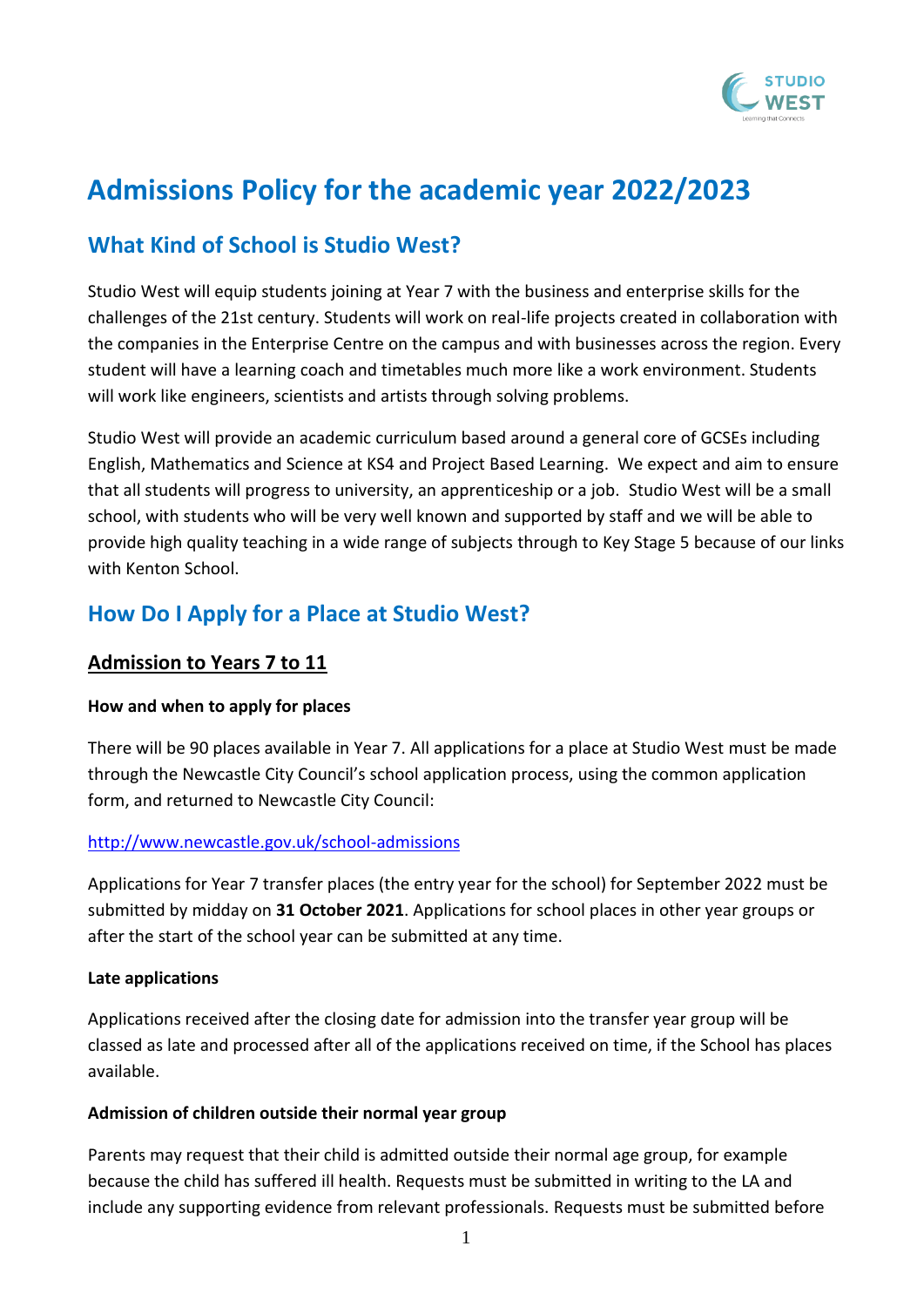

the closing date in the child's normal age group in good time for the LA to be able to consult the governing body and Principal of the school and inform the parent of the outcome before the closing date. The LA will consider each case individually.

### **Applications for Year 12 (Post 16) for September 2022**

Students and their families should make Year 12 Post 16 applications directly to Studio West as soon as possible or by 31 January 2022. Any applications received after that date will be considered, but after those that were in on time. Successful applicants (and unsuccessful if any) will be contacted in writing by the end of February 2022.

Students or their families who wish to apply or to discuss making an application Studio West can do so in the following ways:

*Either:* Telephone 0191 481 3710 for a personal discussion with the Principal/Deputy Principal;

*Or:* Write to:

Mrs Val Wigham Principal Studio West West Denton Way West Denton Newcastle upon Tyne NE5 2SZ

### **Will My Son or Daughter Get a Place at Studio West?**

#### **How places will be allocated**

Where fewer applications than the published admission number(s) are received, Studio West will offer places to all those who have applied.

#### **Special Educational Needs**

Children who have an Education, Health and Care Plan which names the school will be admitted to the school before all other applicants**.** 

### **Oversubscription Criteria for Studio West**

Where there are more applications for admission than places available, the following oversubscription criteria will be used in the order shown to decide which students will be allocated places.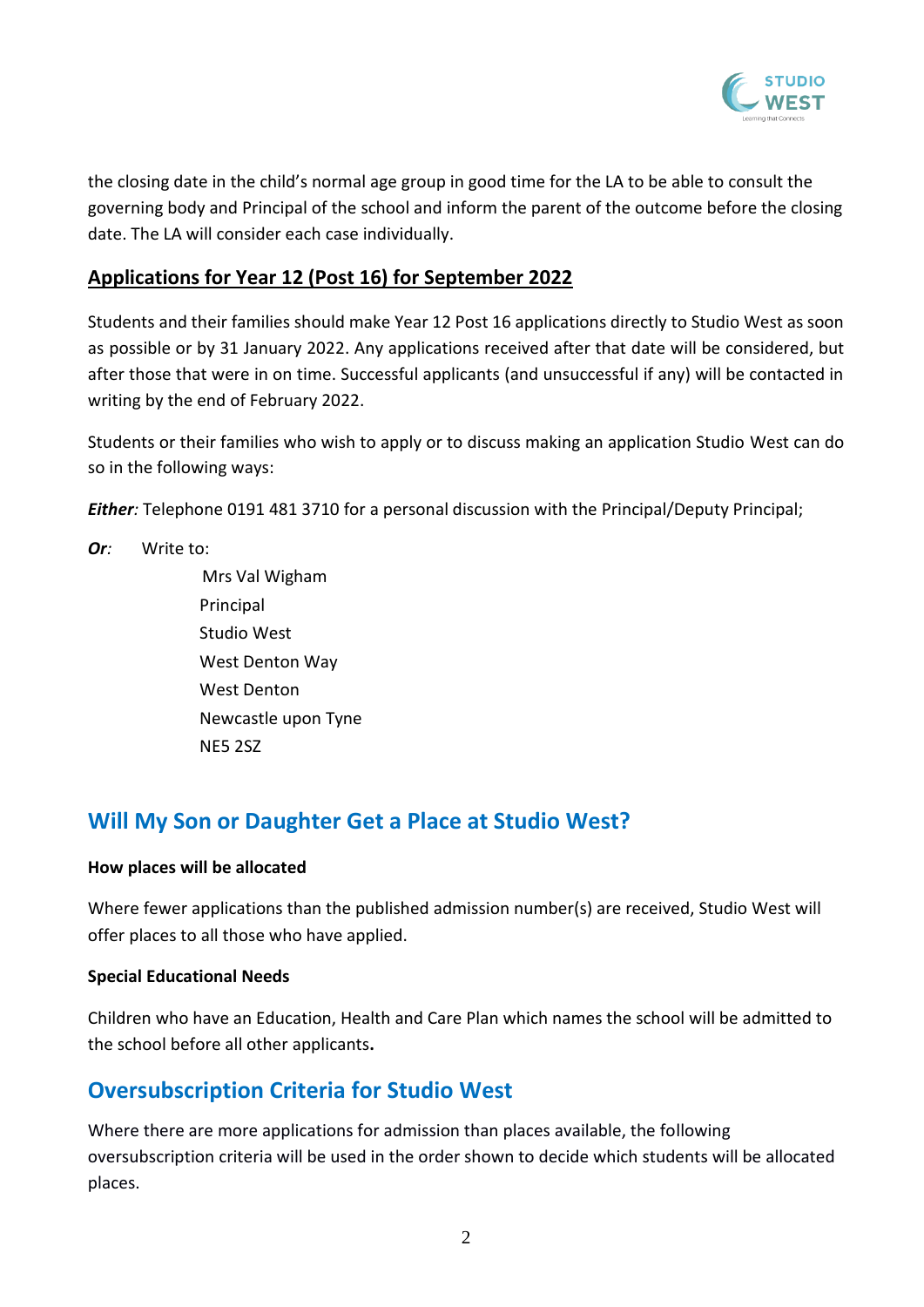

- 1. Looked after Children in the care of a local authority or children that were looked after by the local authority and immediately after that became subject to an adoption, residence (child arrangements) or special guardianship order. This includes those children who appear (to the admission authority) to have been in state care outside of England and ceased to be in state care as a result of been adopted. Evidence of the appropriate order must be submitted before the closing date for applications.
- 2. Children who have a brother or sister (a sibling) who will be on roll at the school on the date that the child will be admitted in September 2022. Sibling refers to brother or sister, half brother or sister, adopted brother or sister, step brother or sister, or the child of the parent or carer's partner, as long as the children live at the same address. Sixth form students are eligible as sibling links.
- 3. Children living nearest to the school as measured in a straight line distance from a fixed central point at the school to a point in the centre of the home address of the child, using the Local Land and Property Gazetteer and British National Grid Easting and Northing co-ordinates.

#### **Tie break**

In the event that more than one child has an equal right to an available place, the school will use random allocation as a tie-break.

### **Additional notes**

- Parents/carers have two weeks to respond to an offer of a school place. If an acceptance is not received it may be assumed that a place is no longer required and the offer may be withdrawn.
- Parents who share responsibility for the care of their child are expected to reach agreement to a school placement between them. In the event of a dispute the school will accept the application from the parent to whom the child benefit is paid.
- When stating your choice of school, you must give the child's permanent address at the time of application. The address of childminders or other family members who may share in the care of your child must not be quoted as the home address.
- If the child lives part of the week between two parents, the child's address should be the address where the child lives (1) during the school week, or (2) with the parent who receives child benefit or where the child is registered with a GAP, if there is any dispute.

# **Waiting Lists**

Where in any year Studio West receives more applications for places than there are places available, a waiting list will operate until 31 December of the same year. The waiting list will be maintained by Studio West and it will be open to any parent to ask for their child's name to be placed on the waiting list, following an unsuccessful application. Position on the waiting list and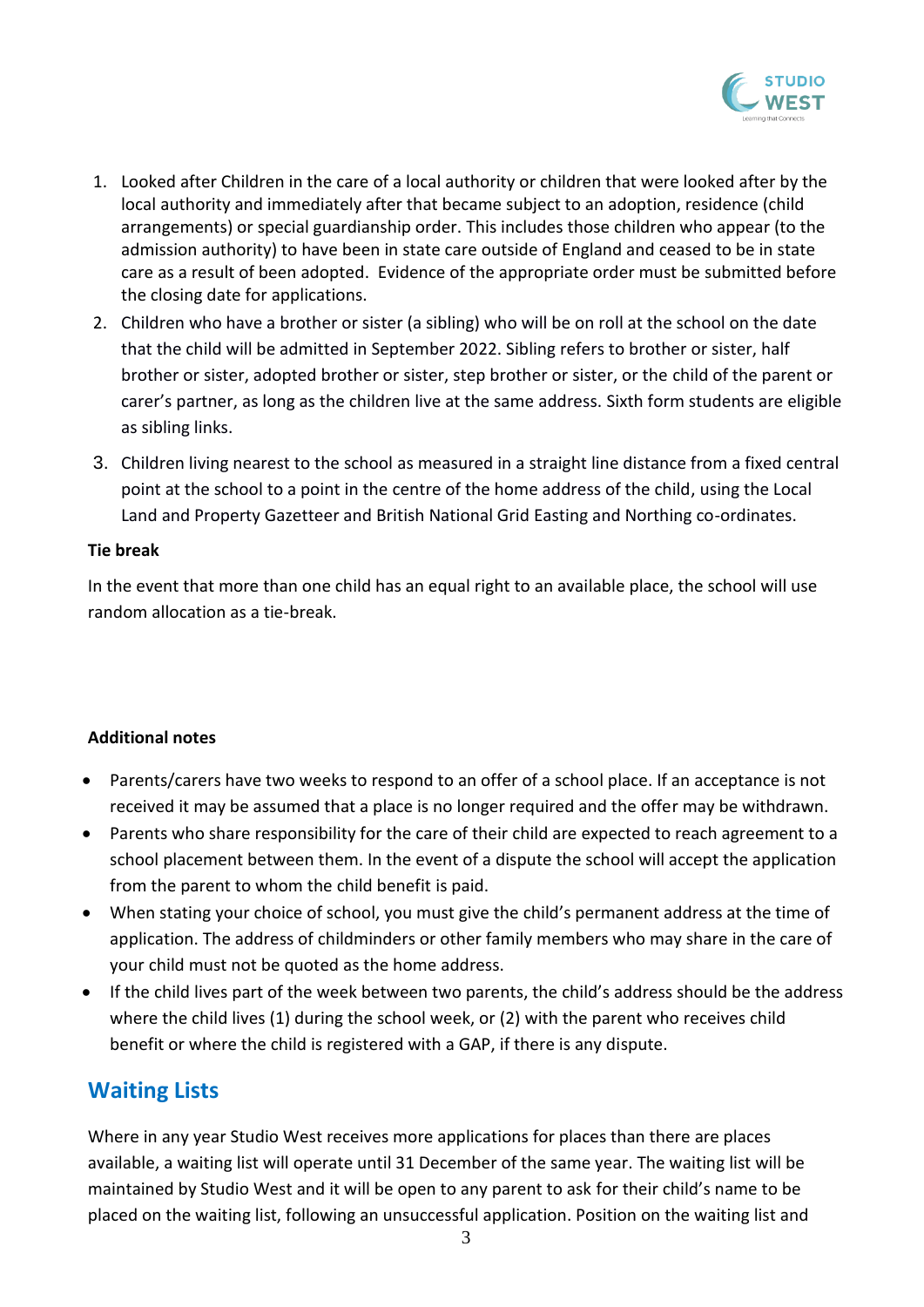

allocation of places will be determined solely in accordance with the oversubscription criteria outlined above. When a place becomes available, the name at the top of the list will be automatically contacted.

### **Appeals**

If your child is not offered a place at Studio West you have the right to appeal. You must write to the School stating that you wish to appeal and the forms will be sent to you directly. To request an appeals form, you should write to:

Mrs V Wigham Principal Studio West West Denton Way Newcastle upon Tyne NE5 2SZ

Studio West appeals process is compliant with the School Admission Appeals Code. Studio West will arrange for an Independent Appeals Panel to consider the reasons for refusal and your reasons for wanting to attend Studio West.

The panel will consist of three people (two will have education experience and one will be an independent person with no education experience). The panel will consider the case put forward. It must consider the admission arrangements for Studio West and the reasons why you want to attend this particular school. The panel must exercise its discretion by balancing the weight of arguments.

Studio West will provide Parents / Carers with the right to attend the Appeals Panel meeting in person; notification of the appeal date will be sent at least fourteen days prior to the hearing.

The decision of the Independent Appeals Panel is binding on the both Studio West and the student/parents.

# **Definitions**

- A **Looked after Child** is a child who is in the care of a local authority in accordance with Section 22 of the Children Act 1989 at the time the application for admission to the school is made and whom the local authority has confirmed will still be looked after at the date of admission.
- An **Adoption Order** is an order made under section 46 of the Adoption and Children Act 2002.
- A **Child Arrangements Order** (previously known as a **Residence Order**) is an order outlining the arrangements as to the person with whom the child will live.
- A **Special Guardianship Order** is an order appointing one or more individuals to be a child's special guardian or guardians.